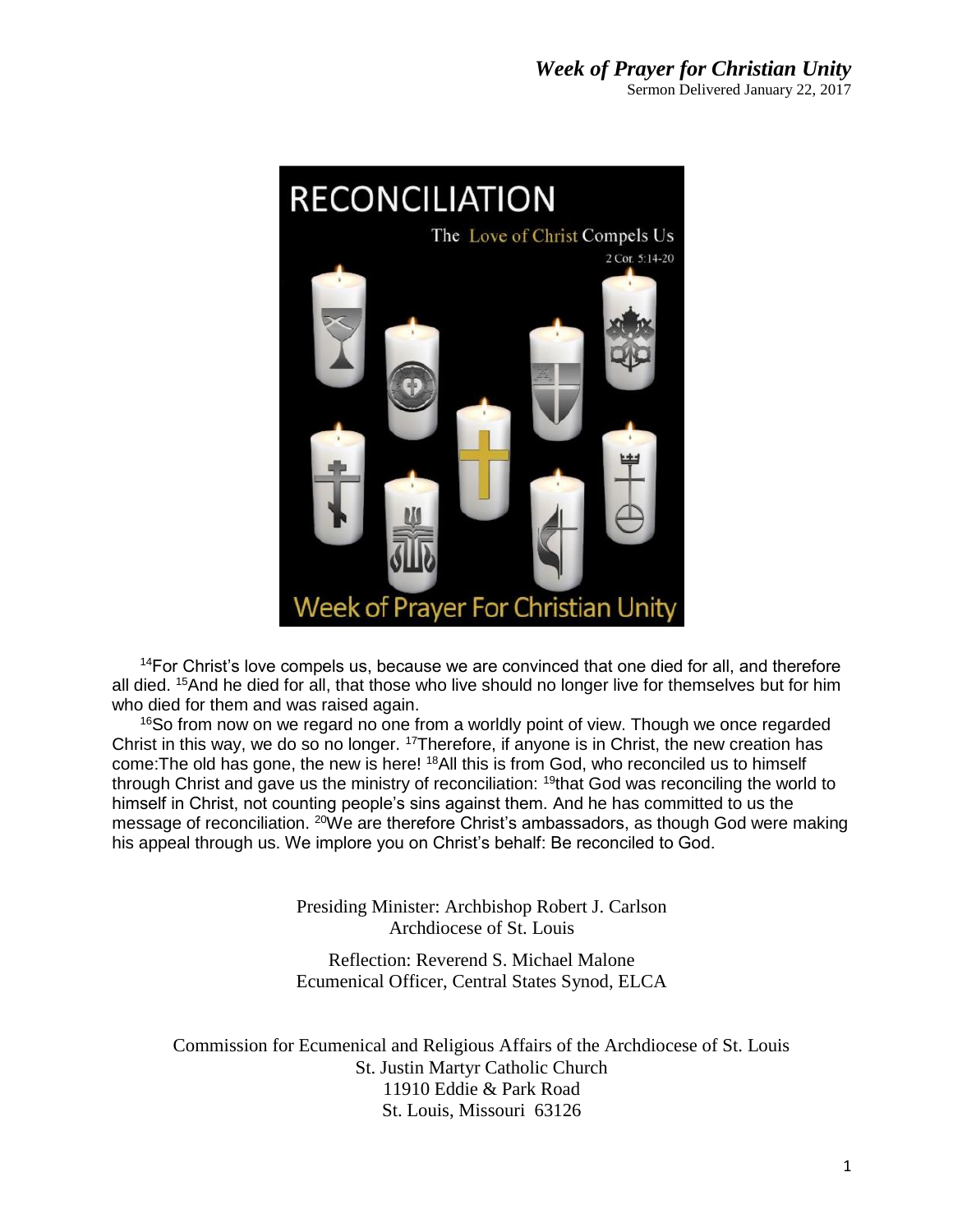## *Week of Prayer for Christian Unity*

Sermon Delivered January 22, 2017

The love of Christ compels or impels us? In light of the 500<sup>th</sup> anniversary of the 95 Theses which this ecumenical service commemorates, I decided to consult the Luther Bibel, 1545 edition, on the meaning of "compel" or "impel,": "Denn die Liebe Christi dringt in uns also." I wondered whether "dringt"—to penetrate or permeate—is an older form of "drängt"—to urge or press. I also wonder if it is the case that We love Christ *OR* Christ loves us; we are therefore compelled.

How do we answer such questions? Context, yes, but context can be complex. Tonight, I will broadly outline three contexts in the hope of offering meaningful reflection on our text: First, Paul's letters to the church at Corinth provides context. Second, the fact this year marks the 500<sup>th</sup> anniversary the 95 Theses provides context. Third, is the Zeitgeist of our present culture.

Paul writes to the church at Corinth which is a church in conflict. "I hear from Chloe's people," he writes, "there are quarrels among you," The Corinthians suffered under consequences of destructive behavior, wrongheaded, sinful beliefs, and abuses. Paul's Corinthian letters bear witness to a process of correction, restoration of faithful practice, and chiefly to reconciliation which our text for tonight highlights.

A half millennia ago, conflict fractured the church. Attempts to tell the story of what happened and why have been offered ever since. Late in the "Enlightenment," in the first half of the 19<sup>th</sup> century, dominant narratives of the Reformation emerged from the lecture halls and studies at the University of Berlin. G.W.F. Hegel established the contours of a particularly influential account. In 1839, Leopold von Ranke published *German History in the Age of Reformation*. Where Hegel asserted his account to be true as a philosophy of history, Ranke avowed his narrative to be objective truth grounded in archival sources culled as incontrovertible historical evidence.<sup>1</sup>

The Reformation emerged from the Enlightenment as the revolutionary moment when light dawned to displace the darkness of the Middle Ages. Martin Luther was projected as the hero of a revolutionary religious movement that swept Europe, or should have,<sup>2</sup> which began with nailing the 95 Theses to a church door in Wittenberg, Germany. Hegel argued, and Ranke agreed, "The Reformation began as a result of the *total* corruption of the Catholic Church."<sup>3</sup>

As you may imagine, not everyone agreed that Martin Luther was a hero to be celebrated. Friedrich Engels, for example, offered an account of the Reformation as the inverse of Hegel's dialectic. <sup>4</sup> Martin Luther was portrayed not as the hero of the Reformation, but the antihero; a lackey of bourgeois German princes used for the purpose of quashing the 1525 Peasants Revolt which Engels and Karl Marx believed was the progenitor of what one day would necessarily and inevitably become the Communist Revolution as the teleological triumph of human nature.

As you may imagine, not everyone agreed with either Marxist<sup>5</sup> or Rankean accounts of the Reformation. Interest in the Reformation continued unabated since the Enlightenment, often offered, not by historians, but as competing confessional accounts written by theologians. <sup>6</sup> By the mid-1980s a new thesis emerged that eventually dispatched the Rankean narrative and swept Luther to the margins of the European age of reformations. <sup>7</sup> The unanticipated consequence articulated by renown German historian Heinz Schilling who declared, "We have lost the Reformation, ground up between the 'intensified formation' of the late Middle Ages on the one hand and the actual post-Reformation process of formation on the other."<sup>8</sup>

Today, historians now recognize that the world changed, not with the mythological blow of a hammer delivered by a former Augustinian monk, but through complex global processes unleashed when all of the worlds shorelines were connected in the fifteenth century putting all peoples of the world in sustained cultural contact for the first since the origin of humanity.<sup>9</sup>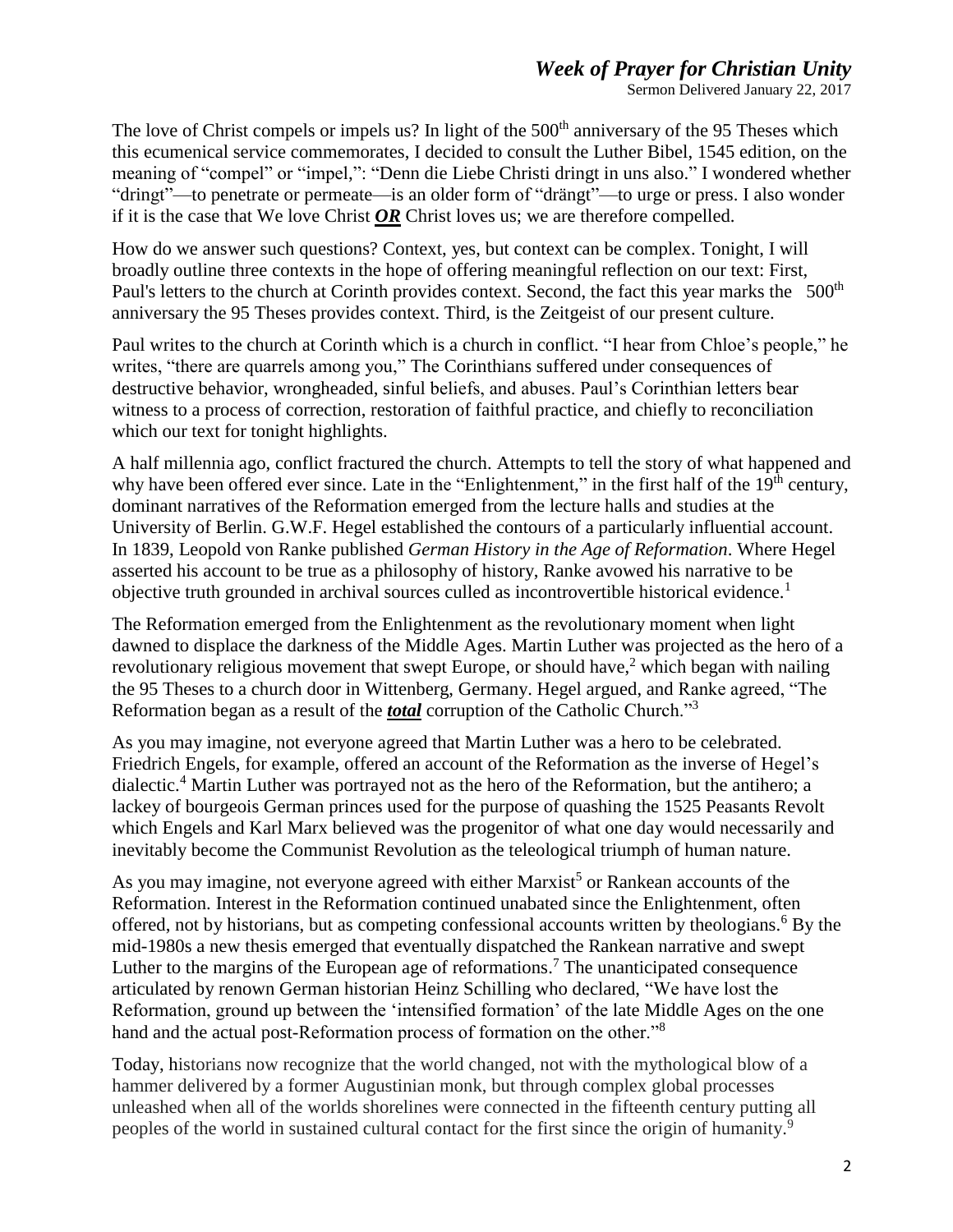Sermon Delivered January 22, 2017

At the turn of the  $16<sup>th</sup>$  century, the world was becoming increasingly complex, and thus demanded of Europeans a reassessment of their place in the world, and God's relationship to the created order. The amorphous religious movements and molten theological ideas that erupted in the early sixteenth century and continued after Luther's death eventually coalesced into the culture of confessional Europe and stand as evidence of that reassessment.

The 95 Theses were an invitation to conversation over doctrinal reform; a difficult, clamorous, conversation, sure, but a conversation nevertheless. The unintentional fragmentation that followed, I believe, should not be celebrated, but understood in new ways from a new perspective so that we may learn from the past. I have come to believe that the Reformation occurred, not as a result of the total corruption of the church, but as a result of the globalization of Europe which accelerated in the early sixteenth century. Notwithstanding the absurdity of Hegel's claim regarding the corruption of the Catholic Church, a global perspective sure seems a more fruitful premise for conversation.

We have briefly considered the general biblical context of this reflection and examined the context offered by the 500<sup>th</sup> anniversary of the 95 Theses as a subtext for this event. We now turn, briefly, to the Zeitgeist of our present-day culture and society.

On Friday, the 45<sup>th</sup> President of the United States, Donald J. Trump, delivered an inauguration speech. On Saturday, women by the hundreds of thousands assembled to protest what the events of the previous day meant, or could mean, for the country. At that event, country singer and actor, Ashley Judd recited a poem entitled, "I am a Nasty Woman." How many people listened to the words of *both* President Trump *and* Ashley Judd? How many rational conversations have taken place among those who heard either speech very differently? I offer these speeches, without commentary, as symbols of how divided and polarized we are as a culture and as a nation.

In America, the Constitution guarantees us, not merely the freedom to worship where we choose, but explicit protection under the law to exercise our religion freely. When we exercise our religious freedom in the world as citizens we do not suspend who we are as Christians. Joining the political fray, however, can be a precarious proposition. We are tempted to engage political fights on the world's terms. If we do not remain vigilant and constantly engaged in self-examination, prayer, and reflection we might just find ourselves making raw political arguments adorned in religious language; attempting to wield worldly power by raising our voices with no interest in listening or holding out the remote possibility that the other side has something worthwhile to say.

In the depths of the Civil War, Abraham Lincoln addressed this problem in his second inaugural address, "Both [Christians] read the same Bible, and pray to the same God; and each invokes God's aid against the other...."<sup>10</sup> The ability to use the Bible as a cudgel does not necessarily make us right no matter how loud we can scream or earthly power we can wield even if we dress political arguments up in religious language.

Whether you cheered for Donald Trump on Friday, or for Ashely Judd on Saturday, Christians are not required to sit politely on the sidelines and stay out of politics, and may not agree. There are issues that demand our involvement. The question is *how* we engage the world and each other.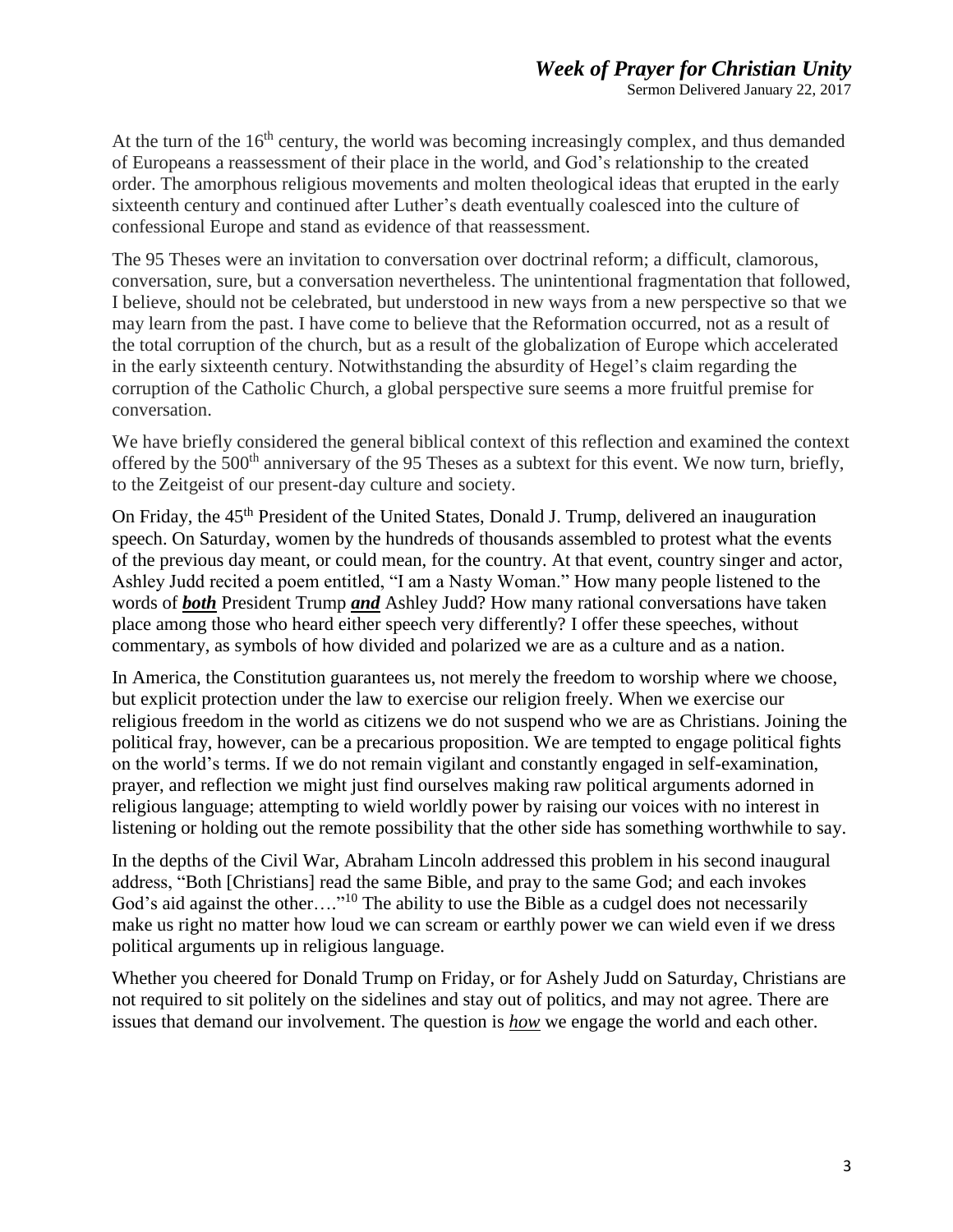## *Week of Prayer for Christian Unity*

Sermon Delivered January 22, 2017

Paul moved the Corinthians toward reconciliation through what surely appeared to be intractable conflict. For many years, Lutherans and Catholics have engaged in conversation working through a conflict that erupted in the  $16<sup>th</sup>$  century that divided the church.<sup>11</sup> What have we learned?

Paul reminds us what is possible when we regard no one from a worldly point of view and how doing so is even possible. The love of Christ to which Paul refers is *both* our love for Christ, and his love for us. The word "compel" or "impel" suggests a very rich and heavily nuanced meaning.

Our love for Christ and Christ's love for us forces us together, constrains us, penetrates, permeates us, and constantly propels us forward toward reconciliation. The hope of reconciliation always remains possible because God reconciled us to himself in Christ. Whether in the relatively short period that follows a church conflict or a protracted process of reconciliation that takes 500 years, God remains at work through the power of the resurrection as a power to tear down the walls that divide us. This power, is a power made perfect in the weakness of the Cross; a power far more potent than worldly political power. We are ambassadors of that power. The power to reconcile; a power that unites us and compels us in our love for Christ and the love of Christ for us. Amen.